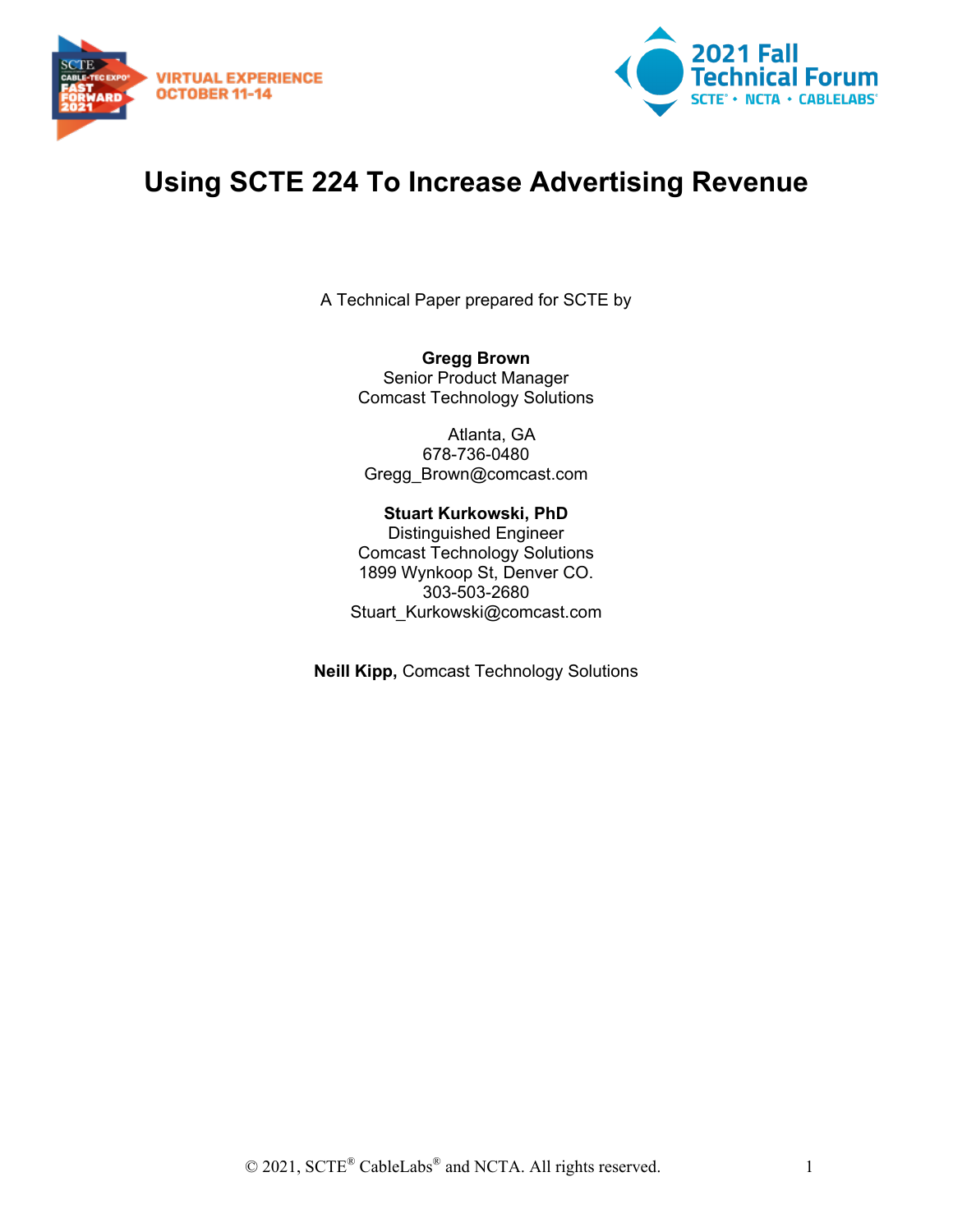

**Title** 



# **Table of Contents**

#### **Page Number**

| $\mathbf{2}$   |                  |  |  |  |
|----------------|------------------|--|--|--|
| 3              |                  |  |  |  |
|                | 3.1.             |  |  |  |
|                | 3.2.             |  |  |  |
|                | 3.3.             |  |  |  |
|                | 3.4.             |  |  |  |
|                | 3.5.             |  |  |  |
|                | 3.6.             |  |  |  |
| 4 <sub>1</sub> |                  |  |  |  |
|                | 4.1              |  |  |  |
|                | 4.2 <sub>1</sub> |  |  |  |
|                |                  |  |  |  |
|                |                  |  |  |  |
|                | 4.3.             |  |  |  |
| $5^{\circ}$    |                  |  |  |  |
|                |                  |  |  |  |
|                |                  |  |  |  |

### **List of Figures**

#### **Page Number Title**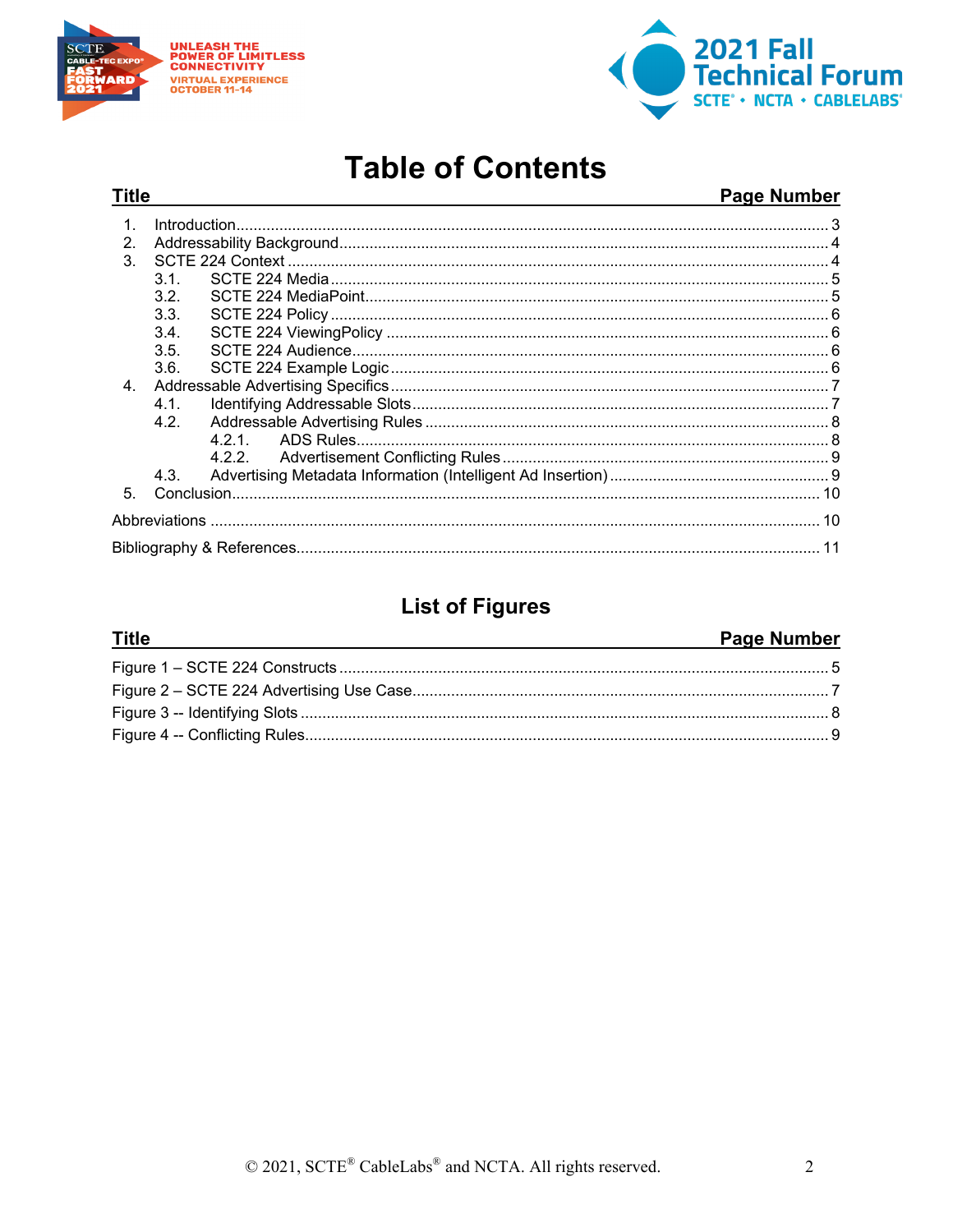



## <span id="page-2-0"></span>**1. Introduction**

The popularity and adoption of the SCTE 224, Event Scheduling and Notification Interface (ESNI) is opening new use cases where the protocol is a great fit. One new and exciting use cases is for addressable advertising where content providers and operators can use static, national ad inventory which are more targeted to the viewers and therefore potentially generate higher CPMs. Addressable advertisements, in this context, means replacing advertisements sold on broad age/gender demographics with advertising sold on more specific audience definitions. This evolution in ad avails has both content providers and operators excited for revenue growth potential in this relatively untapped market. According to eMarketer, U.S. addressable TV advertisement spending is expected to grow 33.1%, 27.4%, and 16.2% respectively in 2021, 2022, and 2023 and will eventually represent 6.3% of the total TV ad spending.



SCTE 224 has proven itself as an efficient and effective means for machine-to-machine communication of out-of-band (OOB) linear rights management. Additionally, combining of SCTE 224 with SCTE 35 to trigger the in-band signaling allows precision execution of linear rights for content substitution and addressable advertising management. ESNI is well known as the solution of record for content embargos and alternate content, however, content providers are now using ESNI for addressable advertising,

The ESNI protocol is perfectly well suited to communicate rules and policies at an audience-based level, thereby providing a substrate to implement addressability. Two critical requirements within the addressable advertising workflow are 1) identifying which slots within the content provider's 14-15 minutes per hour are addressable and 2) conveying ad information specific to those slots. ESNI is the key mechanism to communicate slot schedules for addressable slots versus national advertisements. ESNI also communicates specific rules for the addressable inventory on behalf of the content provider to the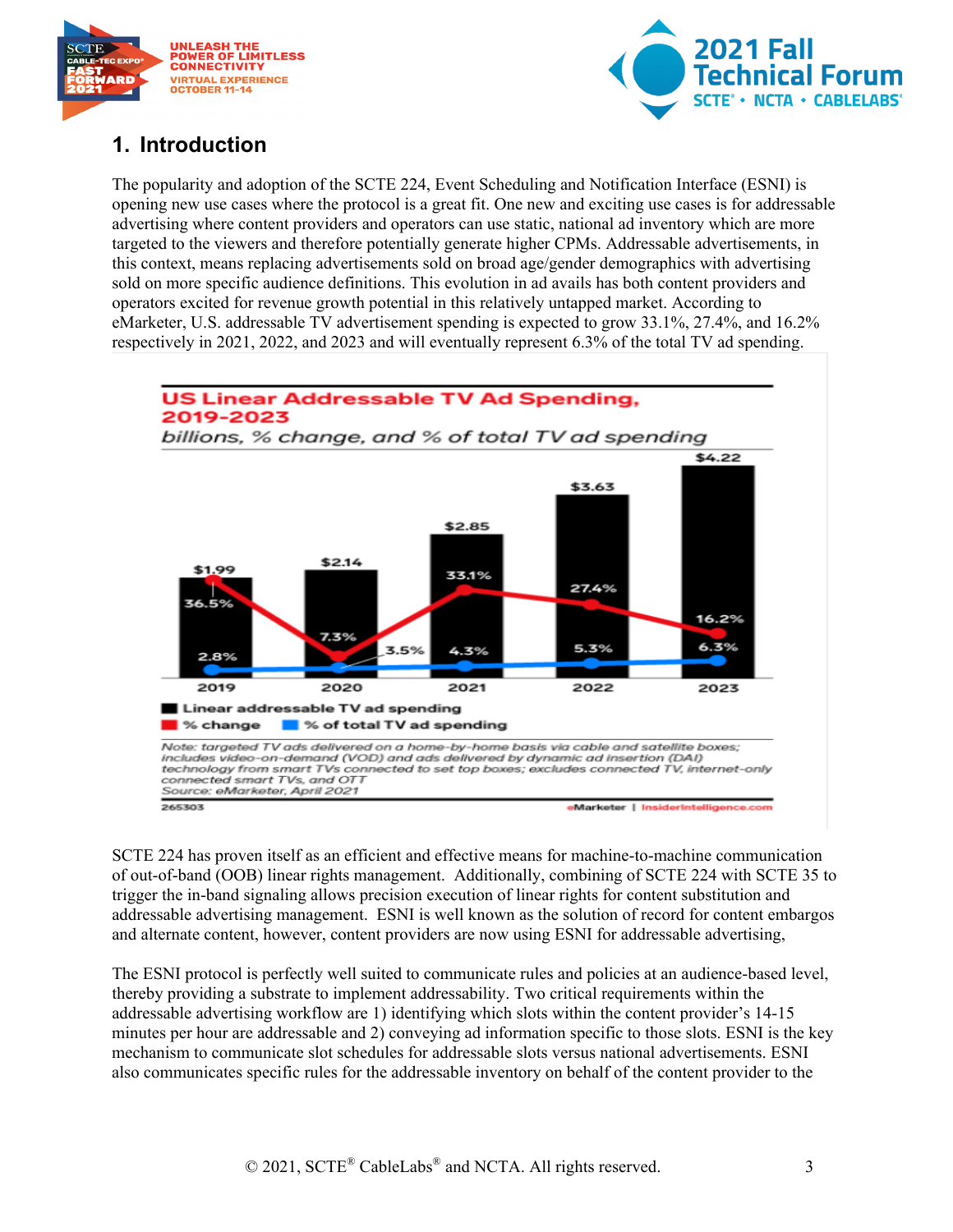



distributors' Advertising Decisioning Service (ADS). ESNI therefore facilitates appropriate ad avail decisioning, providing information for ad spot inclusion and exclusion.

ESNI objects are extensible markup language (XML) messages with relevant fields for advertising such as ViewingPolicy actions for ad inclusion, exclusion, and ADS directives. These ESNI messages are managed with a representational state transfer (REST) interface for exchange between the operator and content provider. SCTE 35 markers in the stream trigger these breaks as they have done in the past. The out-of-band ESNI execution components then link these in-band SCTE 35 markers with the ESNI instructions.

## <span id="page-3-0"></span>**2. Addressability Background**

Let's start with a high-level description of addressable advertising: Linear-based television advertising (cable or satellite TV ads) has been essentially sold the same way for years. The operator/distributor typically has the ability to sell 2 to 3 minutes of commercials per hour per program – historically called the local avails – and the content provider sells the rest of the ad inventory per program per hour – roughly 14 to 15 minutes of commercials. In this workflow, the local avails inventory has been classified as addressable ads, targeted and sold at a local level vs. ads sold by the content providers which are national ad campaigns that are "locked and loaded" to be seen by everyone watching that particular program.

The buzz around the industry is the transition of taking those 14 to 15 minutes of content provider-owned national inventory and converting it into "addressable" ad inventory. Addressability has both content providers and operators interested because of the potential revenue and growth of this relatively untapped market.

There are also a few industry consortiums focused in this area, such as Go Addressable and Project OAR that are working to tackle both business and technical challenges to grow the space. Additionally, the SCTE Digital Video Subcommittee working group five recently released a best practices document around using SCTE 224 for advertising (SCTE 268, Operational Practice on the Usage of SCTE 224 for Advertising Information).

## <span id="page-3-1"></span>**3. SCTE 224 Context**

The SCTE 224 Event Scheduling and Notification Interface (ESNI) is an XML-based standard that provides a defined protocol for carrying machine-to-machine metadata for video. There are five basic constructs within SCTE 224, as shown in Figure 1. Each of these constructs work together to provide a content provider with a means to convey video rights for content replacement as well as advertising instructions on the operator side of the workflow. These five constructs are Media, MediaPoints, Policy, ViewingPolicy, and Audiences. We describe each of these here, and then tie them all together with the underpinning for the advertising use case in the following section.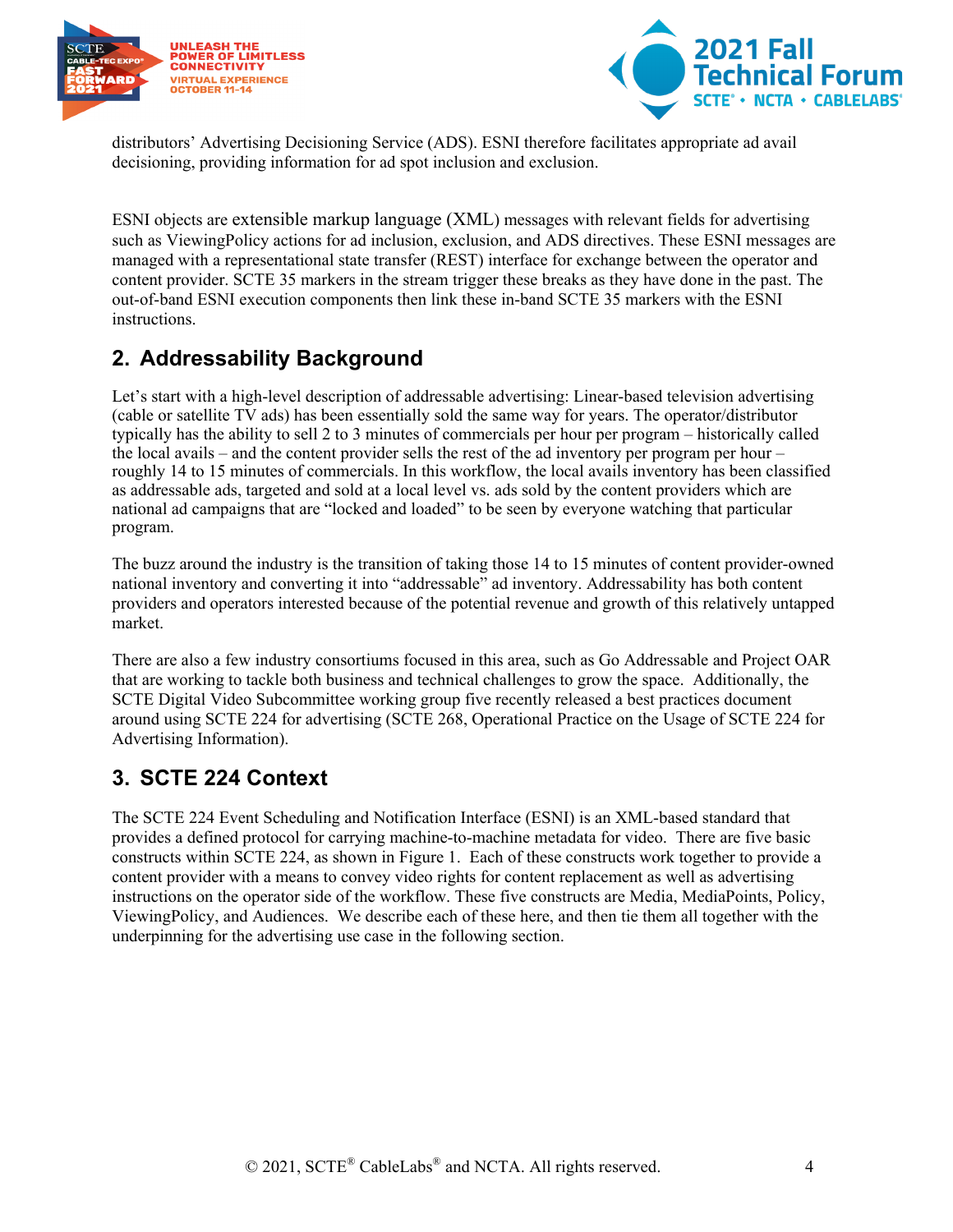

**Figure 1 – SCTE 224 Constructs**

### <span id="page-4-2"></span><span id="page-4-0"></span>**3.1. SCTE 224 Media**

The Media object is a top-level container representing a linear channel whose primary function is to carry all the MediaPoints, so it contains an ordered list of MediaPoint elements as shown in Figure 1. The Media object also contains a few key elements like a description and source for the linear channel it represents.

### <span id="page-4-1"></span>**3.2. SCTE 224 MediaPoint**

The MediaPoint object describes a point in the Media when a decision needs to be made or an action needs to be taken. These points in time can either be time-based (i.e., the presence of a @matchTime attribute in the MediaPoint) or SCTE 35 in-band signal based for frame accuracy. The signal-based MediaPoints contain a MatchSignal element with XPath matching logic to link the MediaPoint to the presence of the in-band signal. Signals can be reused, because MediaPoints also have an effective/expires window constraining when the MediaPoint can be evaluated.

When a MediaPoint is triggered, based on time or signal, it can either "Apply" or "Remove" one or more Policy objects which effect the state of the linear playout. See the Policy object description below for more details. MediaPoints that "Apply" a policy do so until another MediaPoint explicitly "Removes" that Policy or they time out based on the duration indicated in the "Apply" statement.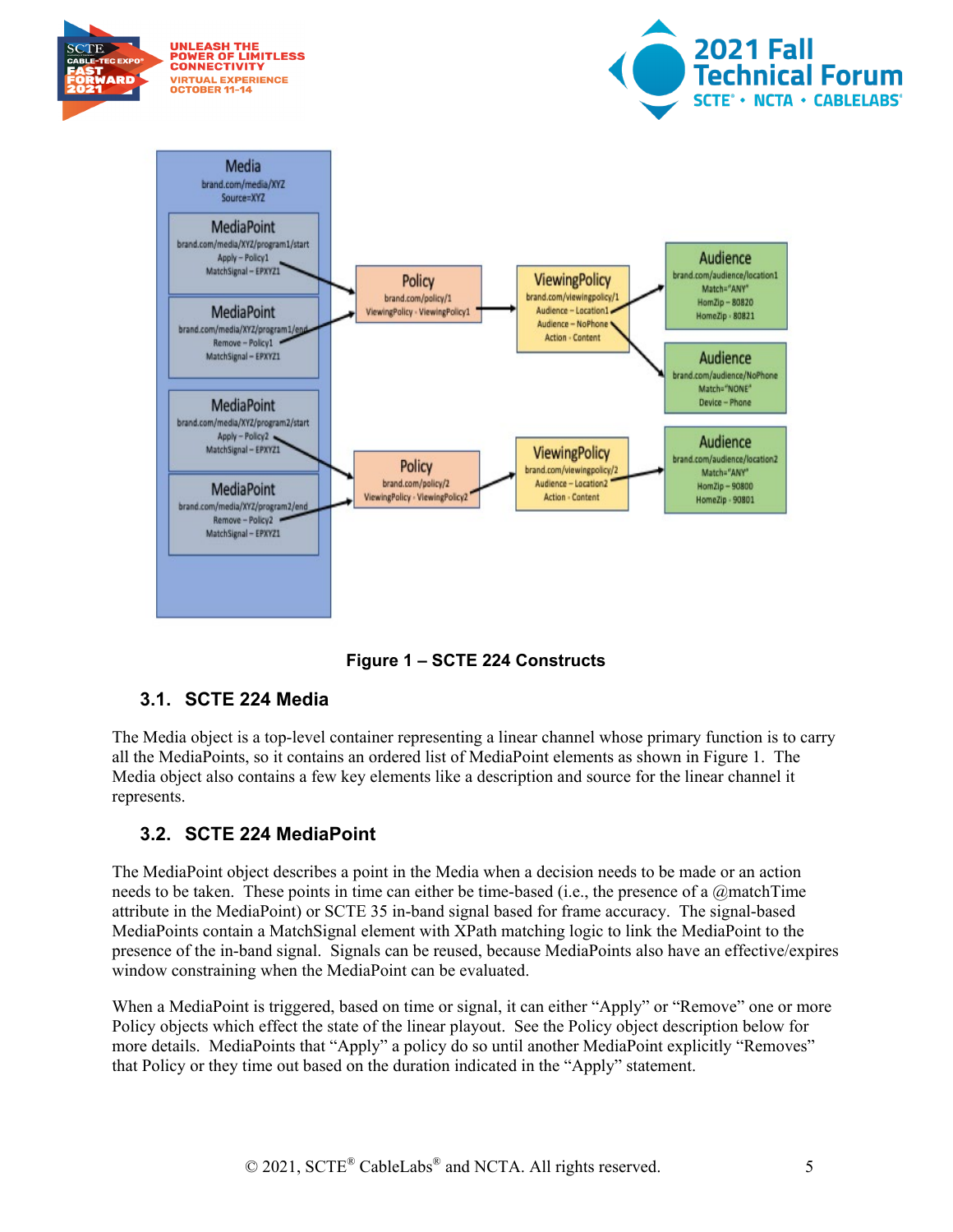



#### <span id="page-5-0"></span>**3.3. SCTE 224 Policy**

A Policy object is nothing more than a container for defining a set of ViewingPolicy elements to be acted upon based on this Policy being "Apply" or "Removed" from the Policy stack. The "Apply" or application of a Policy means putting that Policy on that Media's stack via first-in-last-out queue. All policies currently on the stack that affect a particular Media are aggregated together, so multiple Policies can be affecting the state at one time. The removal of a Policy then takes it off that stack and out of the state of that Media. SCTE 224 has explicit rules about how to manage the Policy queue in a SCTE 224 execution engine.

### <span id="page-5-1"></span>**3.4. SCTE 224 ViewingPolicy**

The ViewingPolicy object is the key SCTE 224 object that associates one or more actions to an audience. These "Actions" can range from directing an audience to alternate content, restricting trick mode, or restricting resolution. For ads specifically, these actions can contain information about the Advertising Decisioning Service (ADS) to use for a particular audience, or various advertisement conflicting rules for a particular audience. The key to a ViewingPolicy is that if the "Audience" criteria is met, then the action must be taken. The SCTE 224 maintains a list of actions, many of which apply to the ad use case such as allocation and break owner, allowed within the ViewingPolicy object, many of which are specific to addressable advertising

#### <span id="page-5-2"></span>**3.5. SCTE 224 Audience**

The Audience object is a set of characteristics that define a subset of viewers based on certain aspects of their device type (tablet, phone, etc.); device characteristics (local storage, mobile, etc.); or location information (such as zip codes, postal codes, latitude/longitude, market areas); or even receive categories such as Distributor or Virtual Integrated Receiver Decoder (vIRD). Audience objects can contain other Audience objects, making for compound Audiences. Additionally, logic to associate a client with an Audience is based on matches of ANY, ALL, or NONE of the characteristics outlined, for easily including or excluding specific characteristics. For example, you can say Match="ANY" for a list of zip codes to characterize the audience within that area, or Match="NONE" to characterize an audience outside that area.

### <span id="page-5-3"></span>**3.6. SCTE 224 Example Logic**

So now let's take those five objects from Figure 1 and run them through a scenario. A video signal acquisition system (SAS) sees an in-band SCTE 35 signal. It calls a signal decisioning system (SDS) to figure out what it should do. When the SAS calls the SDS it tells the SDS which source it was on, what time it saw the signal, the binary signal, and the client characteristics. If it could talk, it would say something like "I just saw the signal 'UhJeasfojoihe23edde' on source XYZ, at 1:00pm and I am encoding for zipcode 80820." The SDS then looks through all the out-of-band SCTE 224 and its Media to find the one for that source (i.e., XYZ). Once it finds the correct Media, it examines its MediaPoints to find those that fall within the designated time window. Once it has the list of MediaPoints, it evaluates each one to see if there is a match with the signal. For a MediaPoint that matches, it either performs an "Apply" or "Remove" of the associated Policy. It then goes from that Policy to the ViewingPolicy, where it determines whether a match exists between the audience and the designated zipcode, based on the Match criteria. If yes, the SDS would return the "Action" of the ViewingPolicy to the SAS for that audience. In the case of alternate content, for instance, it might tell the SAS that it needs to switch over to another source and start encoding the alternate source.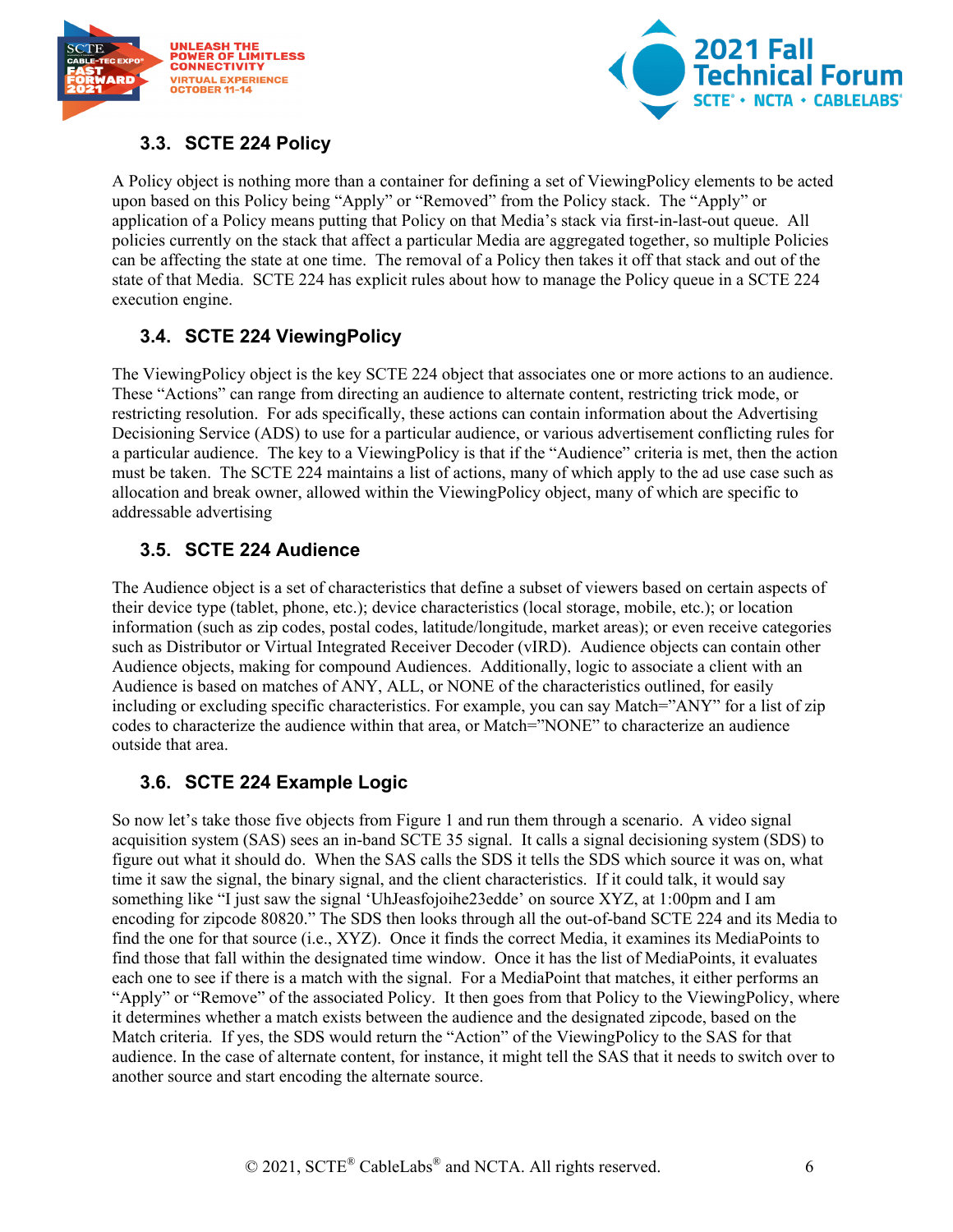



## <span id="page-6-0"></span>**4. Addressable Advertising Specifics**

How does SCTE 224 support this new dynamic with addressable ads? The exciting news is that the SCTE 224 standard is set up to communicate rules and policies at an audience-based level, which is exactly what addressable advertising needs to make it work.

Within the addressable advertising workflow, the first critical decisioning point is for the content provider and operator to know which advertisements are addressable, within the content providers' 14-15 minutes of ad avails per hour. To do that, SCTE 224 is used as the communication protocol between the three parties. The content provider's ad schedule is converted into SCTE 224 and then distributed throughout the value chain in SCTE 224 format. Figure 2 shows the video and SCTE 224 information being sent from the content provider to the operator and the Advertising Decisioning Service.



**Figure 2 – SCTE 224 Advertising Use Case**

#### <span id="page-6-2"></span><span id="page-6-1"></span>**4.1. Identifying Addressable Slots**

This SCTE 224 message set is sent to the operator's signal decisioning system (SDS) to work with the signal acquisition system (SAS), which is watching for the SCTE 35 in-band signal in the video. When the SAS sees an SCTE 35 marker for the start of an avail break/pod, it calls the SDS to see if that is an addressable ad slot or not. The SDS logic then looks for the corresponding MediaPoint to "Apply" the policy and then validate the operator against the ViewingPolicy Audience and resulting action. For example, if the operator is ABC and the "ABC" is in the content provider's audience, and the action is "LinearDAI (Digital Ad Insertion)", then it is addressable. The SDS then will return the "LinearDAI" back to the SAS as the decision response, which means the SAS now knows that it is an addressable advertising slot, so it then calls the Placement Opportunity Information Service (POIS) to get an advertisement to play. If, on the other hand, the operator is "DEF" and is not in the Audience, the SDS would return a "noop," to mean "no opportunity," which tells the SAS to do nothing and/or keep doing what it was doing, which results in it playing out the baked-in advertisement. It should be noted that there could be other actions like "SignalDeletion".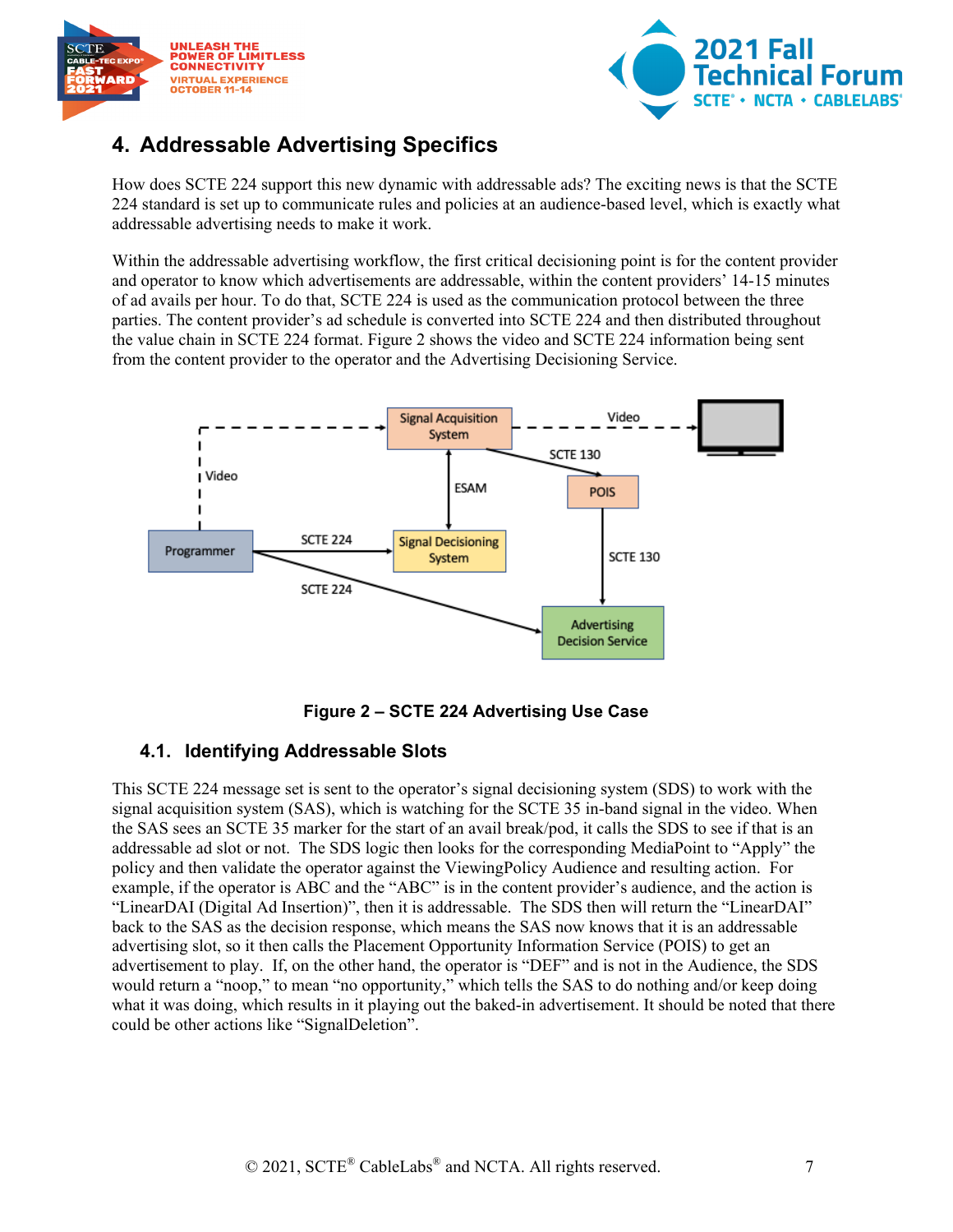

**Figure 3 -- Identifying Slots**

<span id="page-7-2"></span>This might sound like a capability that SCTE 35 has today, but the benefit of out-of-band SCTE 224 is that it is unlimited in capacity and ability to match audience and action pairs. Because the signaling happens out-of-band, it does not impact the frames in the video by trying to cram everything into a SCTE 35 signal, so it greatly reduces the SCTE 35 work required with the video. In fact, it allows a single, simple SCTE 35 marker to be sent to multiple operators and have multiple meanings, which results in individual playout payloads to multiple operator recipients. Because content providers innately serve multiple operators and audiences, this is a highly desirable feature.

#### <span id="page-7-0"></span>**4.2. Addressable Advertising Rules**

The second major addressability use case for SCTE 224 is providing specific ad rules for the addressable inventory on behalf of the content provider to the operator and its Advertising Decisioning Service (ADS). There are many advertisement rules, but two constitute the main rules conveyed from the content provider to the operator. One involves which ADS to use, whether there are campaign/order codes associated with that slot that the ADS needs to know. The second involves advertisement inclusion and exclusion, or whether there are conflicting rules, based on what advertisements the content provider already has slotted in its linear feed. In this case, a common language like SCTE 224 can facilitate the appropriate advertising placement with correct ad decisioning rules applied. Each of these types of advertisement rules can easily be carried by SCTE 224 and conveyed to an operator by or for the content provider, on a per-operator basis. Below are more details about these rules.

#### *4.2.1. ADS Rules*

<span id="page-7-1"></span>Because SCTE 224 information is sent out-of-band and can be used differently for each operator, a content provider can set up different Advertisement Decisioning Systems for each operator. The content provider can use a SCTE 224 MediaPoint that has a Policy for audience "Comcast," for instance, and action "use FreeWheel" and another operator with audience "Charter" and action "use Google DFP". The SCTE 224 actions have been expanded in 2020/2021 to handle just this use case. This means that with a single, simple SCTE 35 in the video identifying the ad break, a content provider can tell different operators to use different ADSs.

Additionally, because the content provider now has individual direction capability for different operators, they can direct more than just *which* ADS to use. They can also include varying order numbers or varying campaign attributes that are different for each operator. This can result in a tighter coupling of addressable advertisements and the operator, leading to potentially higher revenue upsells.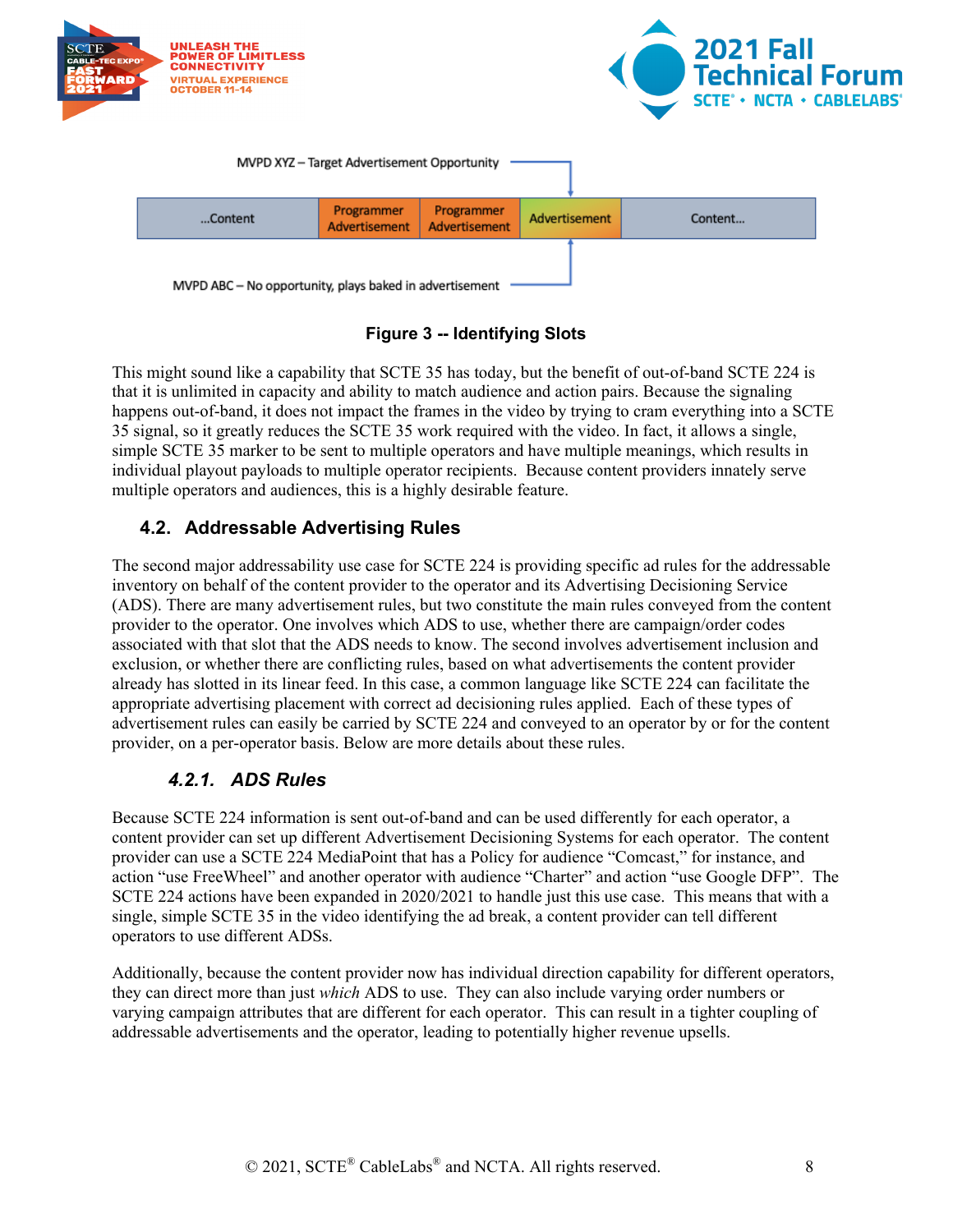



### *4.2.2. Advertisement Conflicting Rules*

<span id="page-8-0"></span>Again, because the SCTE 224 signal path is out-of-band, it is not limited in size or what it can carry, compared to a SCTE 35 in-band signal. As a result, a content provider can include extensive metadata about an advertisement – or, more importantly, about what targeted advertisement(s) cannot be used, to avoid placing ad within the same ad break that conflict with one another. Because the content provider knows about the baked-in advertisements in the feed, it can provide rules to the operator or the operator's ADS about what advertisements would fit great in the pod -- it can say which advertisements to include. Or, a content provider can say which type or category of advertisements *not* to include (to exclude), because they would counter the previous or consequent advertisement that had been identified as addressable.



#### **Figure 4 -- Conflicting Rules**

<span id="page-8-2"></span>Examples of these rules include, but are not limited to, the following:

- 1. Showing a specific number of advertisements or limiting the number of ad spots for a specific product group
- 2. Specifying a minimum spacing between advertisements belonging to a specific product group
- 3. Specifying that an ad spot may only be replaced by campaigns that's a member of a specific product category
- 4. Excluding particular products or categories that might not align with other advertisements in the advertisement pod.

Some real-world application of these types of rules includes not wanting to have a Brand A, a soda ad, and Brand B, another soda ad, appearing in the same advertisement pod. Or showing a national car advertisement followed by a local car dealer advertisement, or not showing an insurance advertisement in every pod.

#### <span id="page-8-1"></span>**4.3. Advertising Metadata Information (Intelligent Ad Insertion)**

Because of its aforementioned large capacity and flexibility, SCTE 224 can also carry a great deal of information about the advertisements or the content around the addressable advertisement. Examples of these additional use cases include:

1. Scene information - Often ad campaigns are set up on overarching show genre, category, or age group, but if a content provider could convey more information at the scene level, it could be that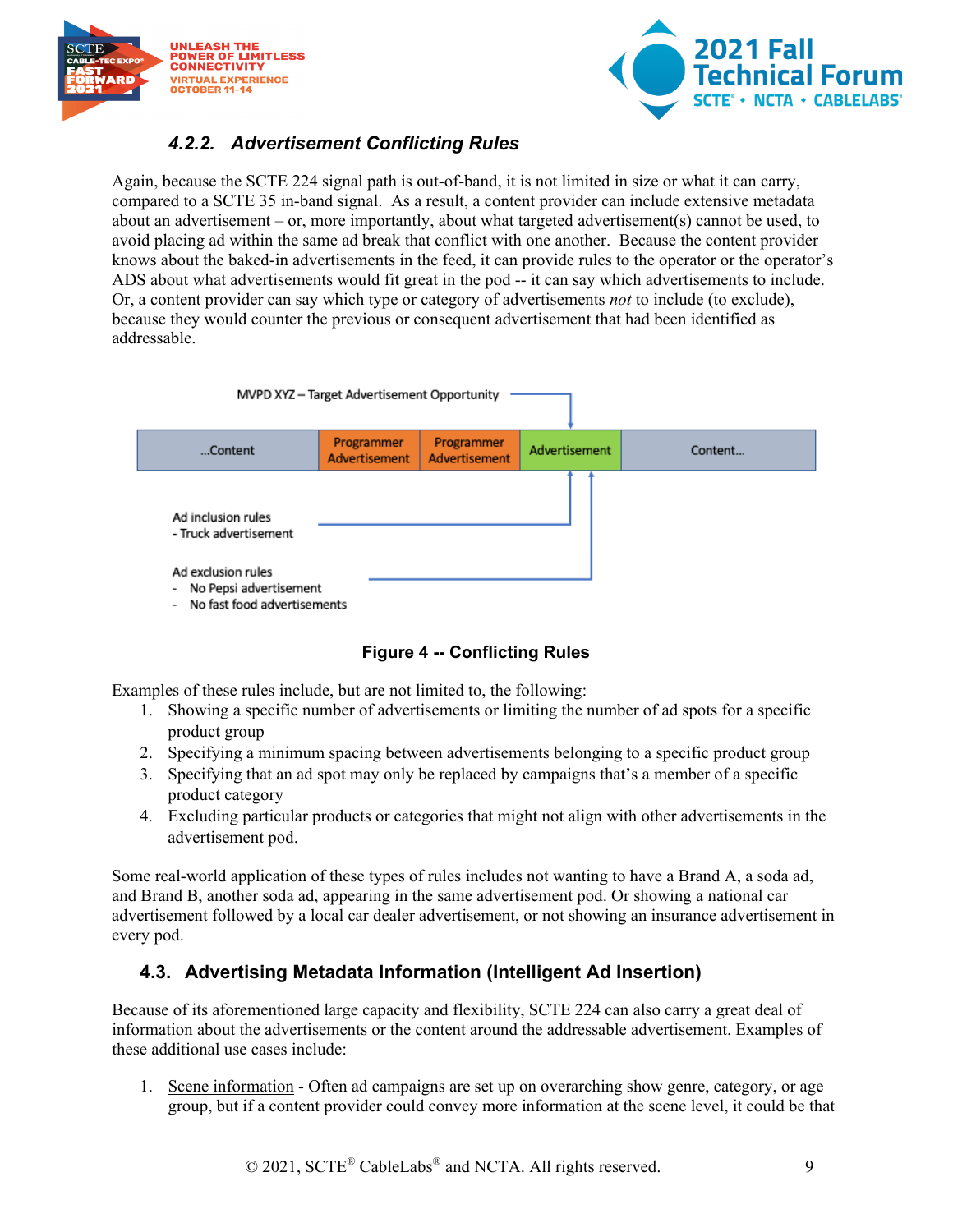



much more valuable for the slot. For example, what was last viewed by the audience in the last scene before the break: Maybe it was a car chase. Tying the next advertisement to that visual context, and scheduling into the next appropriate advertisement break a car dealer advertisement would more maximize effectiveness. This linkage could lead to greater CPM values.

- 2. Actors or other action-based metadata Similar to the above example, product placement or metadata derived from action within a show (either live or pre-recorded) could be used to drive more intelligent ads and higher CPMs. Examples of this could include knowing the actor or additional scene information.
- 3. Ad Creative metadata Using metadata from the previous ad or other ads from the advertisement pod could lead to a more intelligent ad break and higher CPM.
- 4. Technical ad metrics Data such as ad duration could be used to ensure ad breaks are not missed, which could result in loss of revenue for the content providers and operators.

### <span id="page-9-0"></span>**5. Conclusion**

Ultimately, the benefits of using SCTE 224 to implement addressable advertising are plentiful and could enrich the ad environment for both content providers and operators/distributors. A short list includes:

- Addressable ad slots can be identified uniquely for different operators
- Different ADS can be supported by different operators
- Inclusion and exclusion rules can be conveyed machine-to-machine
- Different inclusion an exclusion rules can be executed for different operators
- Advertisements can be enriched with scene, actor, or creative metadata in ways that strengthen visual ties and could improve overall effectiveness/CPMs.

All of those benefits come with reduced complexity within SCTE 35, because they all can be done with a single simple SCTE 35 trigger; the rest is carried in the SCTE 224 Audience, ViewingPolicy, and Policy construct. This provides a content provider with control and execution within its linear feed. No more multiple versions of a video, just to carry different SCTE 35 markers to different operators, or multiple complex SCTE 35 markers into the video, leading to confusing and problematic interpretations by operators.

The addressable advertising eco-system is still highly complex. It involves and needs much more than SCTE-224 to solve its many nuances, but hopefully we have provided a glimpse into how much it plays a critical role in enabling addressable advertising — for both content providers and operators.

<span id="page-9-1"></span>

| <b>ADS</b>    | <b>Advertising Decisioning Service</b>           |
|---------------|--------------------------------------------------|
| <b>CPM</b>    | cost per thousand                                |
| <b>DFP</b>    | DoubleClick for Publishers                       |
| <b>ESNI</b>   | Event Scheduling and Notification Interface      |
| <b>IRD</b>    | <b>Integrated Receiver Decoder</b>               |
| <b>OOB</b>    | out-of-band                                      |
| <b>POIS</b>   | <b>Placement Opportunity Information Service</b> |
| (Project) OAR | Open Addressable Ready                           |
| <b>REST</b>   | representational state transfer                  |

# **Abbreviations**